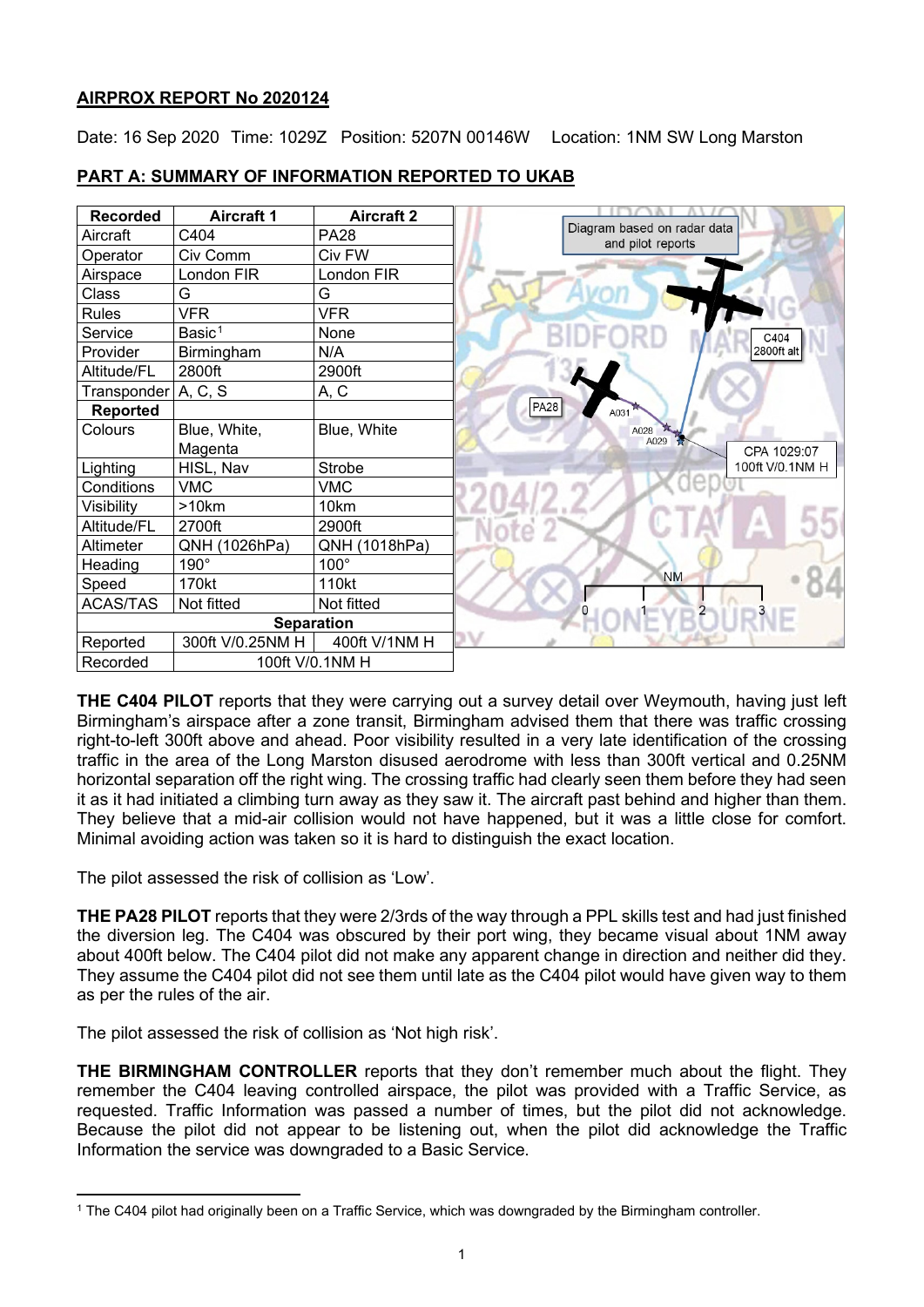## **Factual Background**

The weather at Birmingham was recorded as follows:

METAR EGBB 161020Z 05008KT 020V090 9999 FEW020 21/16 Q1025

#### **Analysis and Investigation**

### **Birmingham Investigation Report**

The C404 was transiting through the Birmingham CAS from East Midlands towards the southwest on a Traffic Service initially, this was upgraded to a Radar Control Service inside the zone. To the southwest, the RAD1 controller downgraded the service to a Traffic Service as the C404 exited CAS. The RAD1 controller passed Traffic Information to the C404 pilot about traffic believed to be working Brize crossing the path of C404, this information was unanswered, along with 3 further calls, the C404 pilot answered the fourth call and Traffic Information was passed once again. The C404 pilot acknowledged the Traffic Information this time. The RAD1 controller then changed the service to a Basic Service.

An STCA was activated as the two contacts were on diverging tracks and at similar heights (Figure 1).



Figure 1

The STCA alert ceased as the contacts tracked away from each other (Figure 2).



Figure 2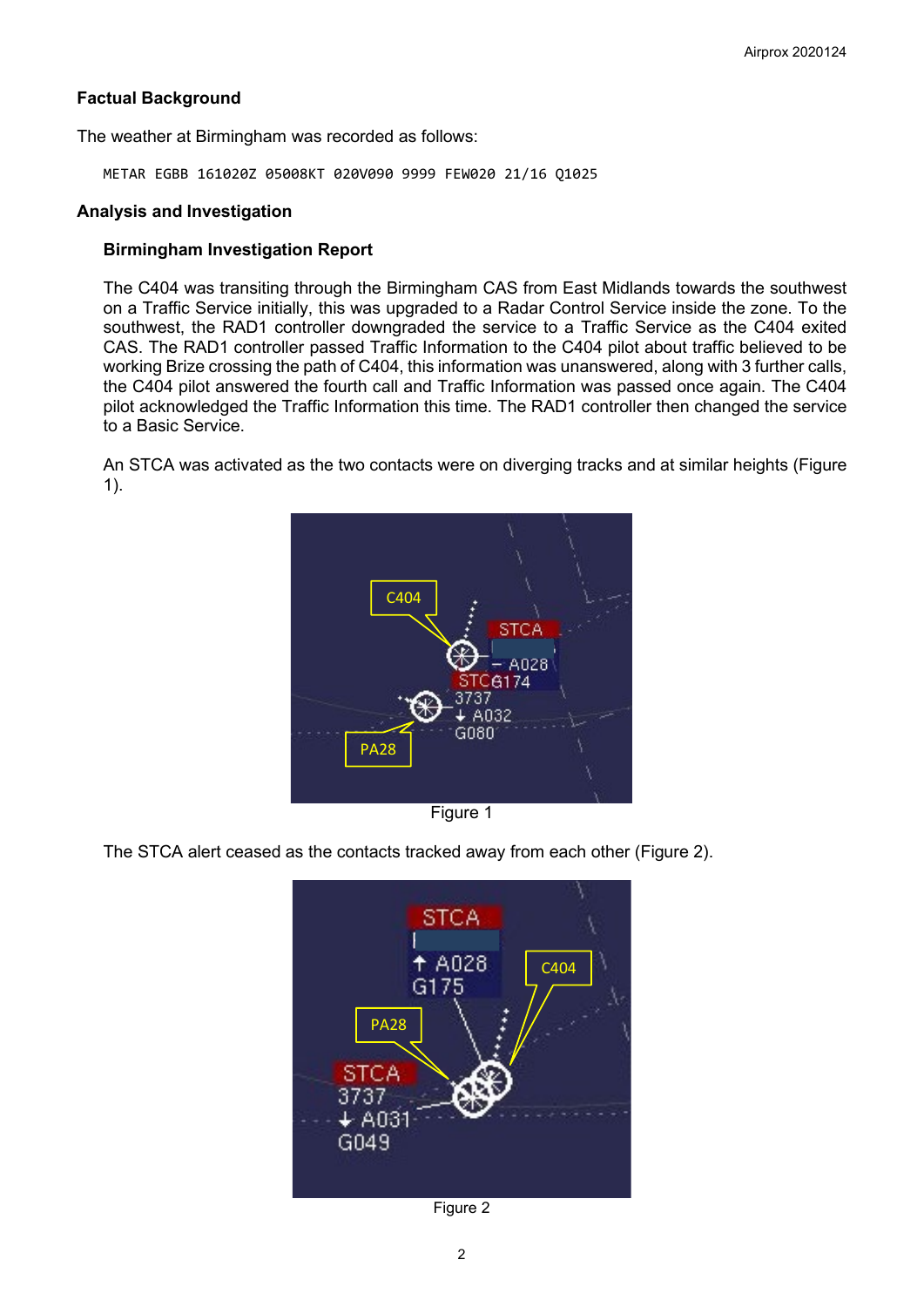The C404 pilot then requested to change frequency to Brize.

## **CAA ATSI**

The C404 had just completed a transit of Birmingham's controlled airspace, and on exiting, at 1026:10, was advised by the Birmingham controller of a change of service from Radar Control to Traffic Service which was acknowledged. The PA28 was 10NM to the southwest of the C404, and according to its transponder code in communication with Brize Radar, (subsequently found not to be the case) (Figure 3).



Figure 3: 1026:10 – P28A 10NM SW of C404

At 1027:25 the Birmingham controller passed Traffic Information to the C404 pilot on the PA28; *"there's traffic in your right one o'clock range of five miles, crossing you right to left, looks like it's working Brize, indicating three thousand three hundred feet"* (Figure 4).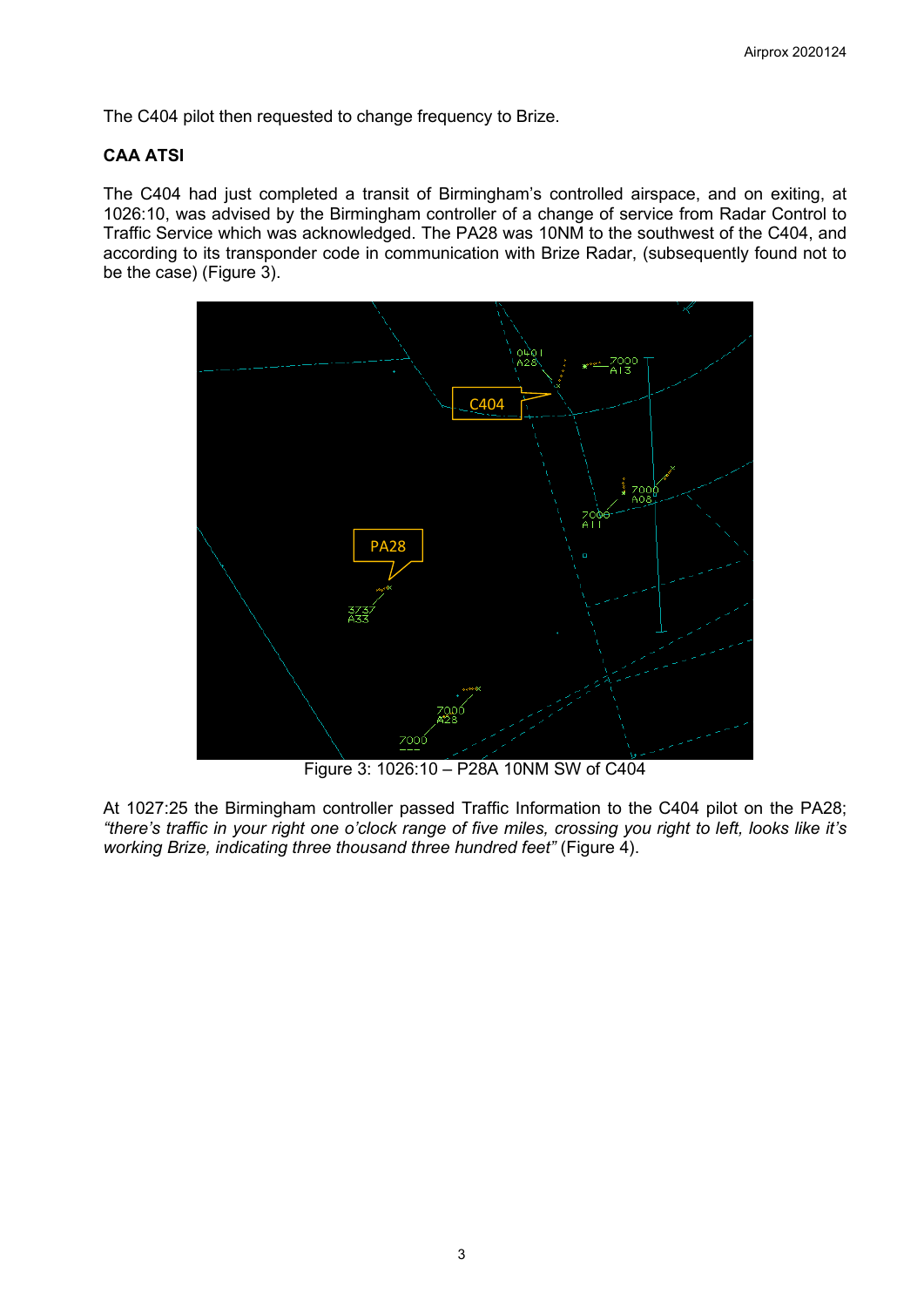

Figure 4: 1027:25

The controller received no reply from the C404, and repeated the Traffic Information to the C404 pilot at 1027:40 and 1027:45, before finally receiving a response at 1027:50. The controller repeated the Traffic Information at 1027:57; *"there's traffic just coming into your twelve o'clock now at a range of three miles, indicating three thousand three hundred feet routing eastbound"* (Figure 5).



Figure 5: 1027:57

The pilot of the C404 acknowledged this Traffic Information but did not report visual with the PA28. The controller then, at 1028:05, changed the service to a Basic Service and requested that the C404 report leaving the frequency which was again acknowledged by the pilot. The two aircraft continued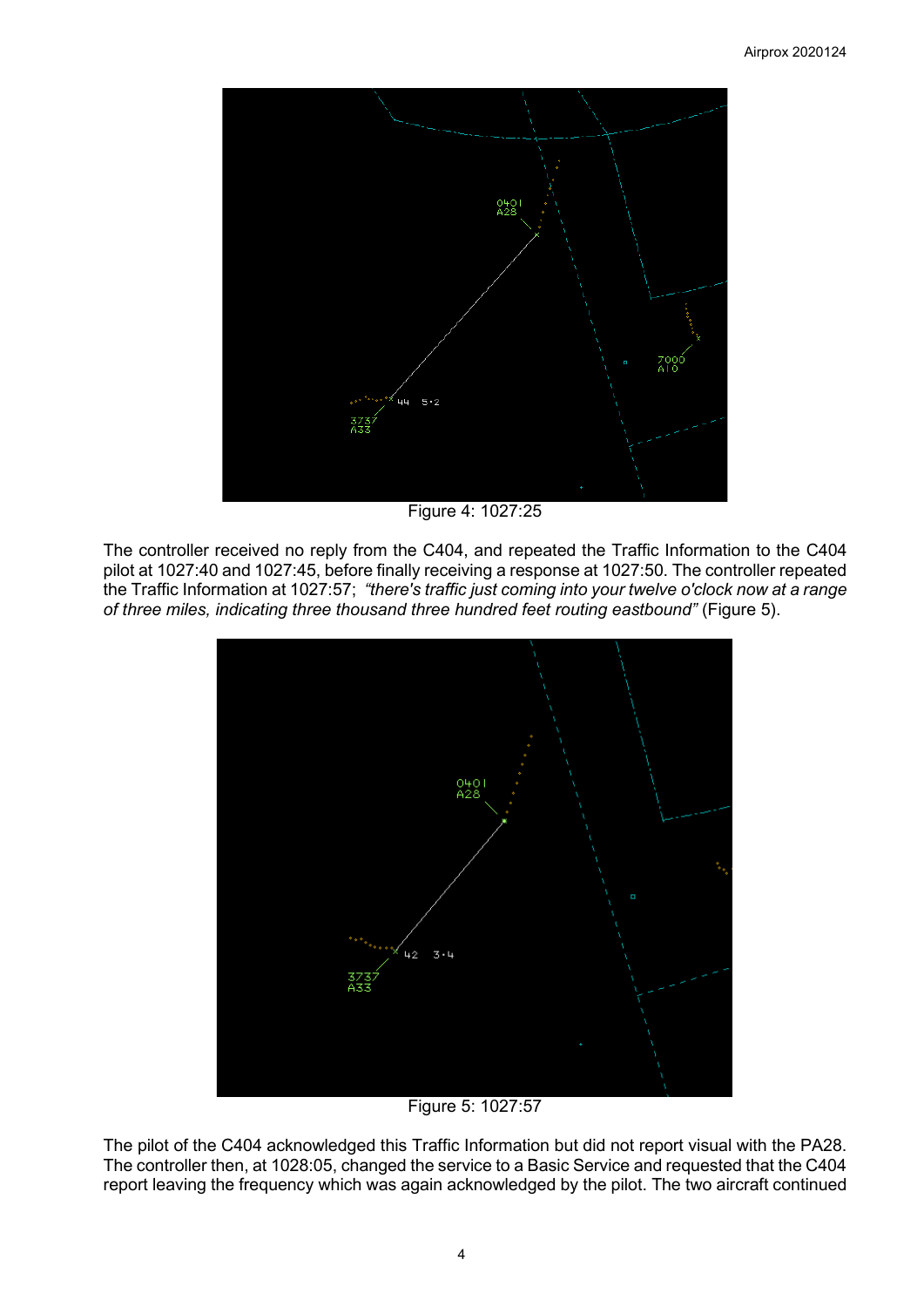to close but no further Traffic Information was passed by the controller, nor requested by the pilot of the C404.



At 1028:49 the PA28 was observed to be in a descent (Figure 6).

Figure 6: 1028:49

The PA28 was indicating at the same level as the C404 at 1029:00 (Figure 7)



Figure 7: 1029:00

CPA took place, according to the radar replay, just before 1029:07 (Figure 8).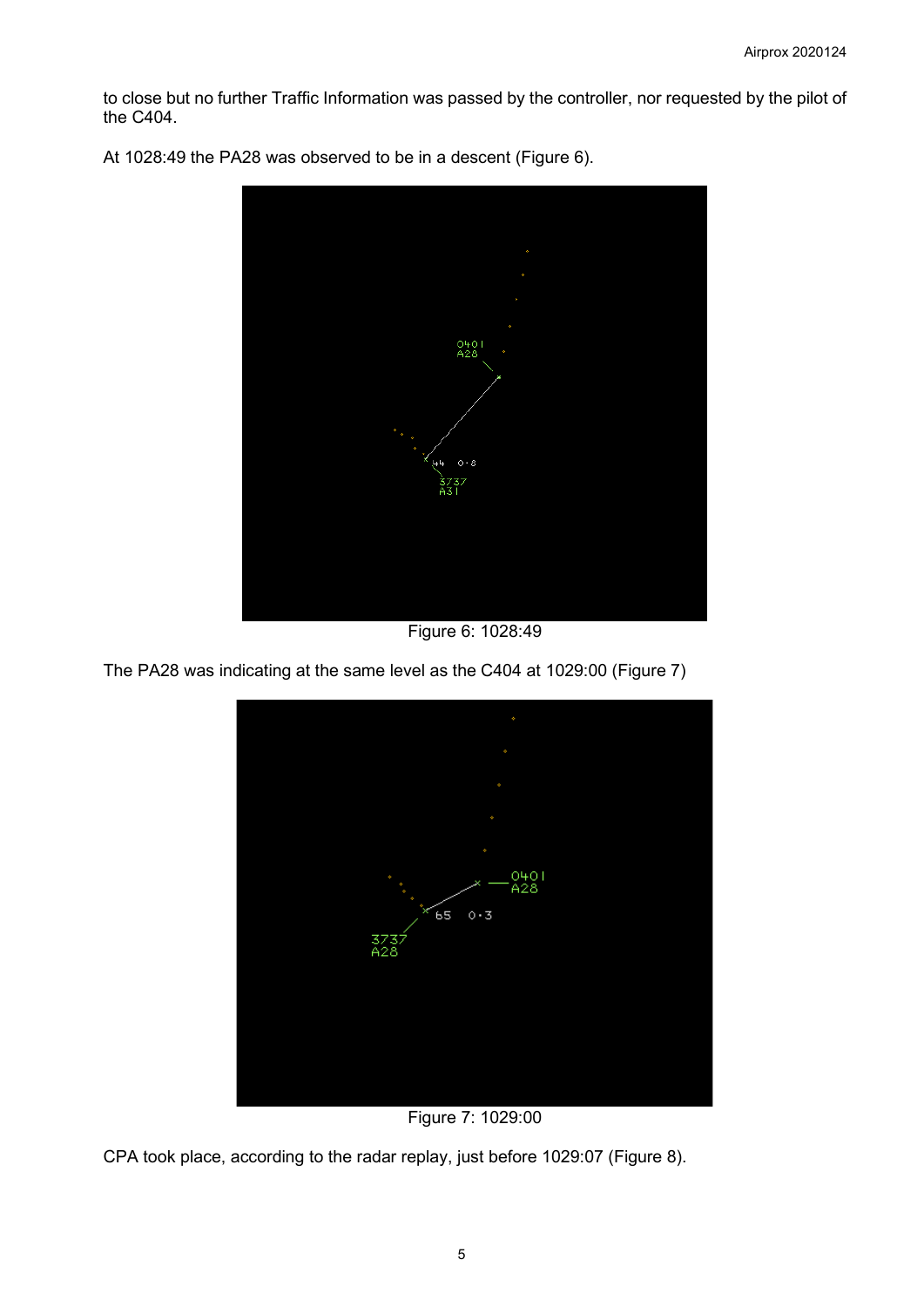

Figure 8: 1029:07

The pilot of the C404 reported that due to poor visibility, they did not see the PA28 until very late, but believed that the PA28 had seen them as they observed them initiating a climbing turn away, ultimately passing above and behind them. In their written report they stated that they were under a Traffic Service. At the time the controller first called the traffic this was correct, but the controller then changed it and the pilot was technically receiving a Basic Service at the time of CPA which they had acknowledged.

The PA28 pilot's short report only indicated that the C404 had been obscured under their port wing until approximately 1NM, about 400ft beneath them. They reported that they did not make any changes to heading or level to avoid. Their report also indicated that they were not receiving any ATS.

The Birmingham controller stated that they did not remember much about the incident, (the C404 did not report the Airprox to the controller). They recalled passing the Traffic Information "*a number of times, but he wasn't listening out. For this reason, on acknowledgement of the traffic I changed the service to a basic service".*

For a Traffic Service to be effective, it is incumbent upon the pilot to maintain a good listening watch on the frequency, to ensure any Traffic Information that is being passed is comprehended and if necessary, acted upon. However, ATSI considered the actions of the controller inappropriate in terminating the Traffic Service at that point apparently just because the pilot was not listening out, without at least first issuing a warning to the pilot that they were required to maintain a good listening watch. Further, having identified the potential confliction, the controller then made no further reference to the PA28, whilst the two aircraft continued to close for a further minute with what could ultimately be considered a definite risk of collision.

The Airprox took place in Class G airspace where ultimately, regardless of the ATS being provided, the pilots are responsible for collision avoidance.

# **UKAB Secretariat**

The C404 and PA28 pilots shared an equal responsibility for collision avoidance and not to operate in such proximity to other aircraft as to create a collision hazard.<sup>[2](#page-5-0)</sup> If the incident geometry is considered as converging then the C404 pilot was required to give way to the PA28. $^{\rm 3}$  $^{\rm 3}$  $^{\rm 3}$ 

<span id="page-5-0"></span><sup>2</sup> SERA.3205 Proximity

<span id="page-5-1"></span><sup>3</sup> SERA.3210 Right-of-way (c)(2) Converging.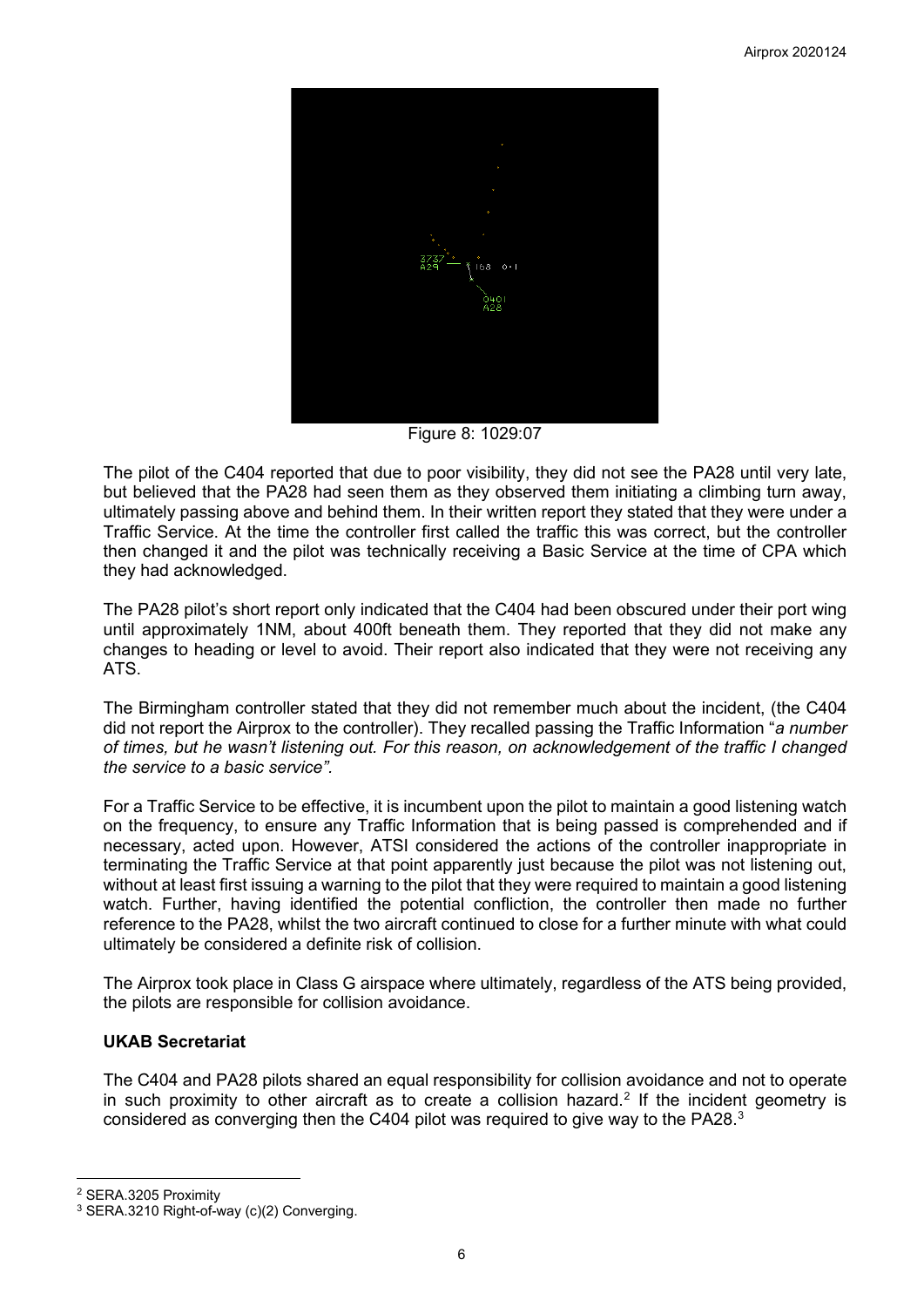### **Summary**

An Airprox was reported when a C404 and a PA28 flew into proximity 1NM SW of Long Marston at 1029Z on Wednesday 16th September 2020. Both pilots were operating under VFR in VMC, the C404 pilot in receipt of a Basic Service from Birmingham and the PA28 pilot not in receipt of a service.

#### **PART B: SUMMARY OF THE BOARD'S DISCUSSIONS**

Information available consisted of reports from both pilots, radar photographs/video recordings, reports from the air traffic controllers involved and reports from the appropriate operating authorities. Relevant contributory factors mentioned during the Board's discussions are highlighted within the text in bold, with the numbers referring to the Contributory Factors table displayed in Part C.

Due to the exceptional circumstances presented by the coronavirus pandemic, this incident was assessed as part of a 'virtual' UK Airprox Board meeting where members provided a combination of written contributions and dial-in/VTC comments.

The Board began by looking at the actions of the Birmingham controller. They agreed that the C404 pilot had not adequately monitored the frequency which had resulted in the controller passing the same Traffic Information (TI) a number of times before the C404 pilot acknowledged. Because of this the controller decided to downgrade the service to a Basic Service, without any advance warning or acceptable reason. The controller had passed TI to the C404 pilot about the conflicting PA28 prior to downgrading the service and should have passed updated TI when the aircraft separation continued to decrease and the STCA was triggered (**CF1, 2, 3 & 4**). This combined to demonstrate a less than satisfactory duty-of-care from the controller.

The Board then turned to the actions of the C404 pilot. The GA member said that the C404 can be a complicated aircraft to fly and this may have resulted in the C404 pilot not monitoring the frequency as thoroughly as they should have, regardless, if they were receiving a Traffic Service they should monitor the frequency constantly to ensure they have the enhanced situational awareness that the TI from a controller provides. When the C404 pilot did acknowledge the TI they continued towards the confliction and, because of the reduced visibility, did not see the PA28 until they were closer than normal (**CF12**), Board members agreed that the pilot should have either asked for additional TI or adjusted their flight profile based on the TI already provided(**CF5**). Members agreed that the C404 pilot had not fully assimilated the TI (**CF9**) evidenced by the fact that they did not respond to several calls of TI, nor did they act upon it.

Then the Board looked at the actions of the PA28 pilot. They had been descending towards the level of the C404 but their wing had obscured the other aircraft until they were about 1NM away at which point they saw the C404 (**CF10**). They had no knowledge of the C404 because they were not receiving a service from a suitable Air Traffic unit (**CF8**). The GA Board members said that when carrying out a PPL Skills Test the instructor's workload can be quite high, especially with a low-hours student, they opined that the PA28 pilot should have requested a Traffic Service from a suitable Air Traffic unit to increase their situational awareness (**CF6 & 7**). Although the PA28 pilot saw the C404 at 1NM they continued to track towards the C404 without any evidence that the C404 pilot had seen them, Board members agreed that they should have either stopped their descent or altered their flight path to ensure adequate separation in case the C404 pilot had not seen them and turned towards them.

Finally, the Board turned to the risk. They agreed that, although safety had been degraded, the PA28 pilot had seen the C404 early enough to maintain separation and there was no risk of collision (**CF11**), a Risk Category C.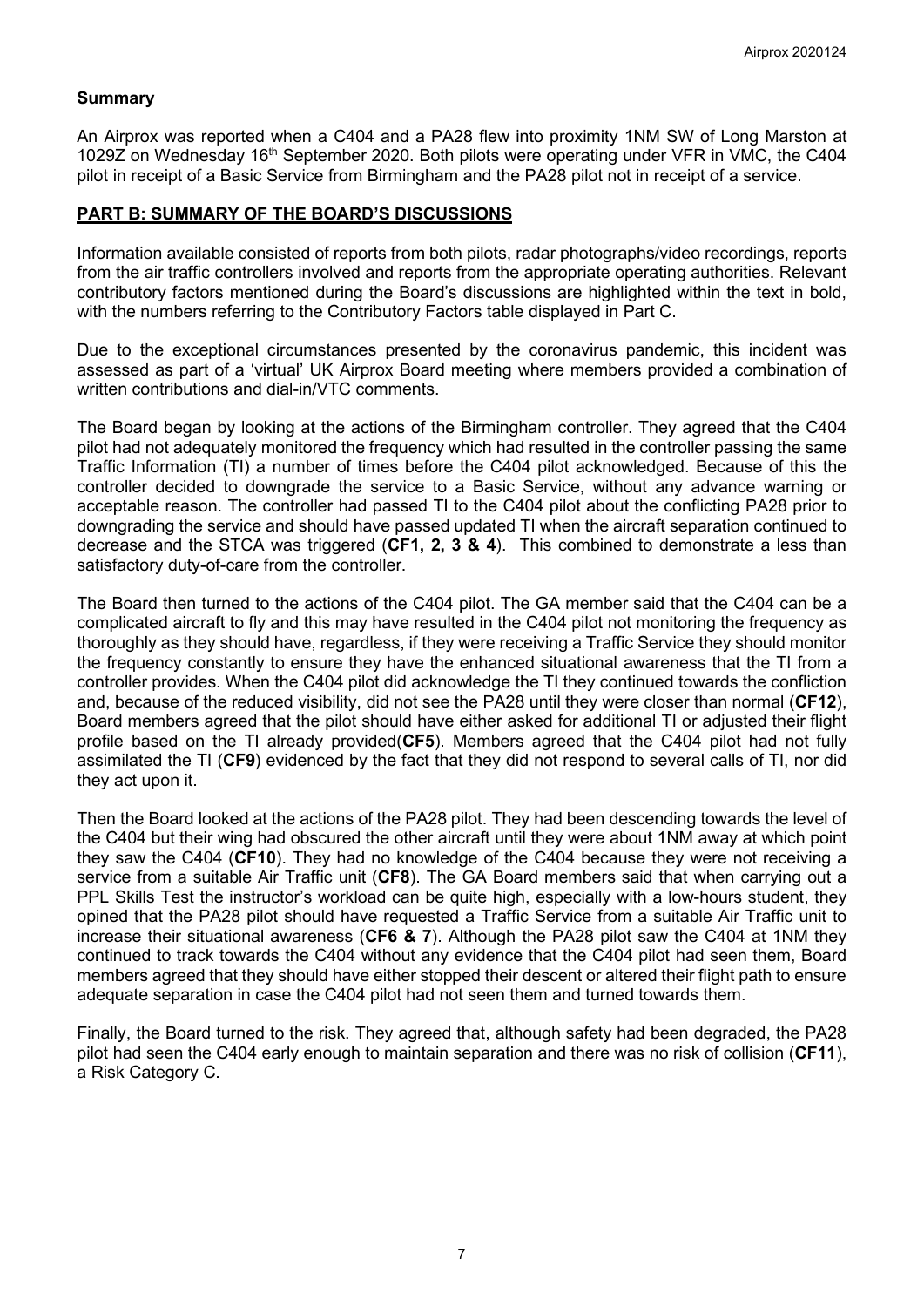# **PART C: ASSESSMENT OF CONTRIBUTORY FACTORS AND RISK**

#### Contributory Factors:

|           | 2020124                                                        |                                                          |                                                           |  |  |  |  |  |  |
|-----------|----------------------------------------------------------------|----------------------------------------------------------|-----------------------------------------------------------|--|--|--|--|--|--|
| <b>CF</b> | Factor                                                         | <b>Description</b>                                       | <b>Amplification</b>                                      |  |  |  |  |  |  |
|           | <b>Ground Elements</b>                                         |                                                          |                                                           |  |  |  |  |  |  |
|           |                                                                | • Regulations, Processes, Procedures and Compliance      |                                                           |  |  |  |  |  |  |
| 1         | <b>Human Factors</b>                                           | • ATM Regulatory Deviation                               | Regulations and/or procedures not complied with           |  |  |  |  |  |  |
|           | • Situational Awareness and Action                             |                                                          |                                                           |  |  |  |  |  |  |
| 2         | <b>Human Factors</b>                                           | • ANS Traffic Information Provision                      | TI not provided, inaccurate, inadequate, or late          |  |  |  |  |  |  |
|           |                                                                | • Electronic Warning System Operation and Compliance     |                                                           |  |  |  |  |  |  |
| 3         | <b>Human Factors</b>                                           | • ATM personnel operation/interpretation of<br>equipment | Controller did not adequately act on the EWS indications  |  |  |  |  |  |  |
| 4         | Technical                                                      | • STCA Warning                                           |                                                           |  |  |  |  |  |  |
|           | <b>Flight Elements</b>                                         |                                                          |                                                           |  |  |  |  |  |  |
|           | <b>. Tactical Planning and Execution</b>                       |                                                          |                                                           |  |  |  |  |  |  |
| 5         | <b>Human Factors</b>                                           | • Insufficient Decision/Plan                             | Inadequate plan adaption                                  |  |  |  |  |  |  |
| 6         | <b>Human Factors</b>                                           | • Accuracy of Communication                              | Ineffective communication of intentions                   |  |  |  |  |  |  |
| 7         | <b>Human Factors</b>                                           | • Communications by Flight Crew with ANS                 | Appropriate ATS not requested by pilot                    |  |  |  |  |  |  |
|           | • Situational Awareness of the Conflicting Aircraft and Action |                                                          |                                                           |  |  |  |  |  |  |
| 8         | Contextual                                                     | • Situational Awareness and Sensory Events               | Pilot had no, late or only generic, Situational Awareness |  |  |  |  |  |  |
| 9         | <b>Human Factors</b>                                           | • Understanding/Comprehension                            | Pilot did not assimilate conflict information             |  |  |  |  |  |  |
|           | • See and Avoid                                                |                                                          |                                                           |  |  |  |  |  |  |
| 10        | Contextual                                                     | • Poor Visibility Encounter                              | One or both aircraft were obscured from the other         |  |  |  |  |  |  |
| 11        | Contextual                                                     | • Loss of Separation                                     | A conflict in the FIR                                     |  |  |  |  |  |  |
| 12        | <b>Human Factors</b>                                           | • Monitoring of Other Aircraft                           | Late-sighting by one or both pilots                       |  |  |  |  |  |  |

Degree of Risk: C.

#### Safety Barrier Assessment<sup>[4](#page-7-0)</sup>

In assessing the effectiveness of the safety barriers associated with this incident, the Board concluded that the key factors had been that:

#### **Ground Elements:**

**Regulations, Processes, Procedures and Compliance** were assessed as **ineffective** because the Birmingham controller downgraded the C404 pilot's service and did not update the Traffic Information on a known confliction even though they received a proximity alert from the STCA.

**Situational Awareness of the Confliction and Action** were assessed as **partially effective** because the controller did not update the Traffic Information already passed to the C404 pilot on the conflicting PA28.

**Electronic Warning System Operation and Compliance** were assessed as **ineffective** because the STCA alerted the controller to the confliction between the PA28 and C404 but the controller did not adequately act on the alert.

#### **Flight Elements:**

**Tactical Planning and Execution** were assessed as **partially effective** because the C404 pilot had received Traffic Information about the PA28 but did not adapt their plan accordingly. The PA28

<span id="page-7-0"></span><sup>4</sup> The UK Airprox Board scheme for assessing the Availability, Functionality and Effectiveness of safety barriers can be found on the [UKAB Website.](http://www.airproxboard.org.uk/Learn-more/Airprox-Barrier-Assessment/)